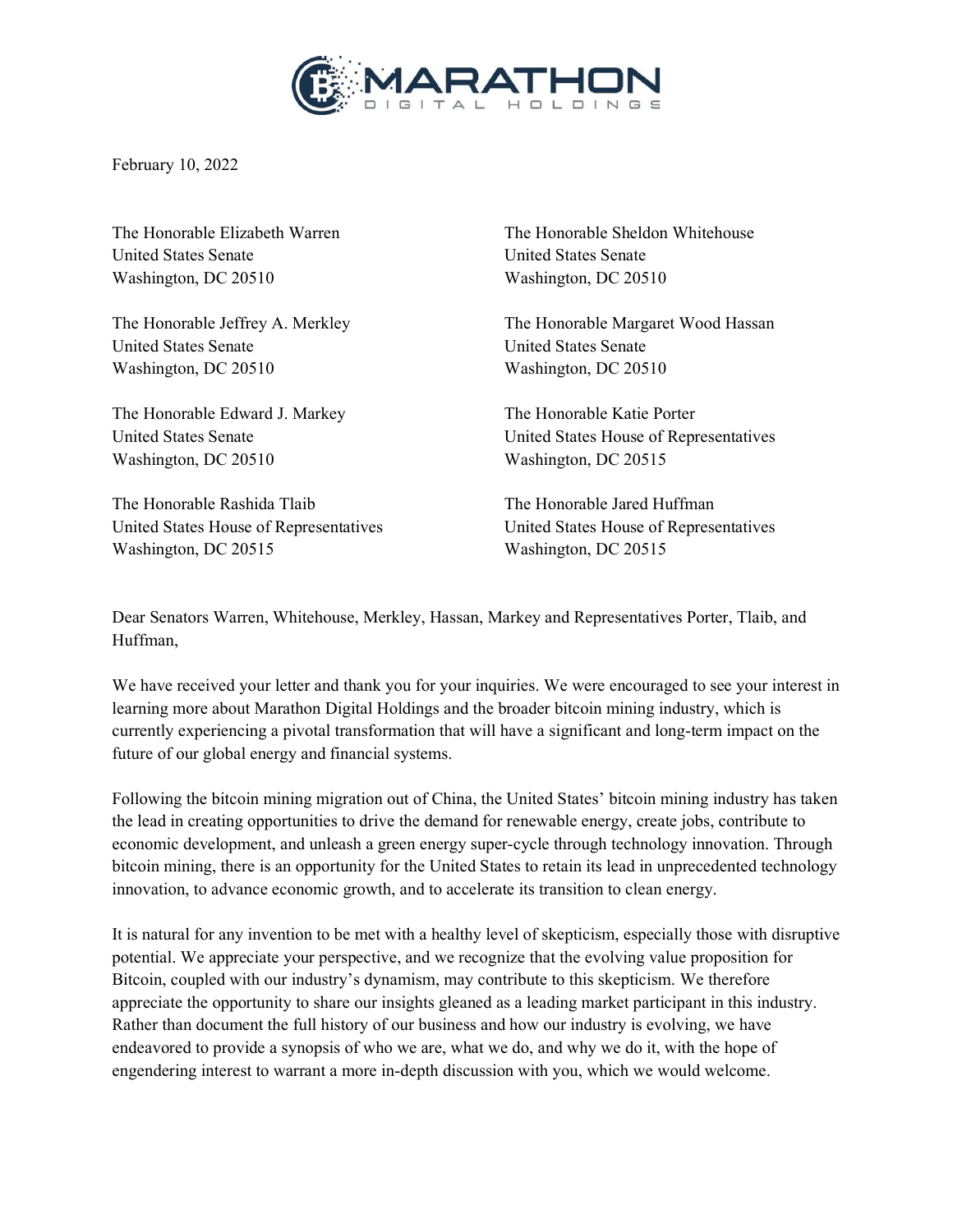## **The Transformation of Bitcoin Mining**

In 2021, it was estimated that there were as many users of Bitcoin as there were users of the internet in 1997<sup>1</sup>. And just like the internet in its early days, our industry has experienced growing pains and is in the process of rapidly maturing.

Proof-of-work mining, like all industrial activity, uses energy. However, our energy consumption is minimal relative to comparable industries, and we are increasingly becoming more efficient and more sustainable. In 2017, skeptics predicted that bitcoin mining would consume all the world's energy by  $2020<sup>2</sup>$  unless it became more efficient, which it did. In 2021 alone, the efficiency of bitcoin mining globally improved by 53%, and the percentage of our industry that is primarily powered by sustainable power improved from 37% to 59%. In 2021, it was estimated that our industry used 220 terawatts of power, which is approximately 0.14% of global energy production. In the same period, the gold mining industry and the traditional finance/insurance industry used 2.6 times and 22.5 times the amount of energy used by the bitcoin mining industry, respectively  $3$ .

At the start of last year, over 50% of our industry's computing power (hash rate) was located in China and 13% was in the United States. By July 2021, China had banned mining, and the United States' share of the network's hash rate had grown to 35%<sup>4</sup>. Today, bitcoin mining in the United States continues to grow, predominantly in states with regulatory friendly environments and excess renewable power (e.g., Georgia and  $Texas<sup>5</sup>$ ).

It is not a coincidence that the geographic shift towards the United States has coincided with an improvement in efficiency and a greater mix of sustainably generated power used by bitcoin miners. We, like many of our publicly traded peers, have an immense incentive to reduce our costs by making our operations more efficient while adhering to high ESG standards that both we and our investors set for our business. We believe these trends are good for our industry, good for our business, and good for the United States.

While eliminating all proof-of-work mining would not put a meaningful dent in carbon emissions due to its small percentage of global energy production (0.14%), it could slow our progress in transitioning this country to more renewable energy. We and our peers are partnering with energy companies to build clean, green, renewable energy resources (e.g., solar and wind) that might not otherwise be built. We believe our ability to provide consistent, reliable, flexible, baseload to finance these critical investments in renewable infrastructure is in our nation's interest.

## **Marathon Digital Holdings**

Marathon's story, similar to that of the broader bitcoin mining industry, is an ever evolving one. In the last year alone, we have rapidly progressed as a sustainably operated business.

<sup>1</sup> [Adoption Curves, Willy Woo, February 2021](https://twitter.com/woonomic/status/1356310219215699968)

<sup>&</sup>lt;sup>2</sup> Bitcoin Mining on Track to Consume All of the World's Energy by 2020, Newsweek, December 2017

<sup>3</sup> [Global Bitcoin Mining Data Review Q4 2021, Bitcoin Mining Council, December 2021](https://bitcoinminingcouncil.com/wp-content/uploads/2022/01/2022.01.18-BMC-Q4-2021.pdf)

<sup>4</sup> [Bitcoin Electricity Consumption Index Mining Map, Cambridge Centre for Alternative Finance](https://ccaf.io/cbeci/mining_map) 

<sup>&</sup>lt;sup>5</sup> America's Bitcoin Miners See Georgia as the New U.S. Hotspot, Bloomberg, February 2022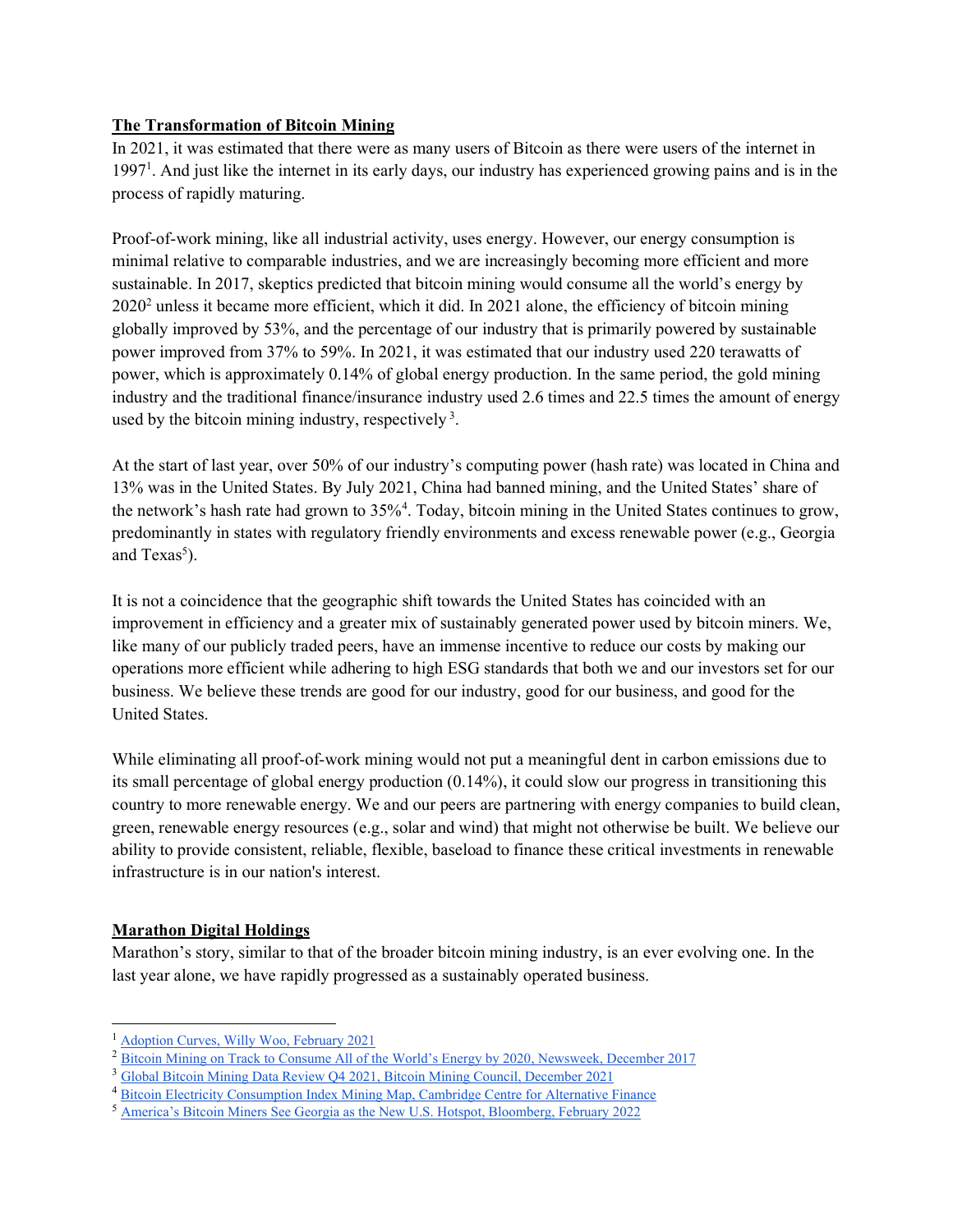We are supporting the adoption, security, and evolution of Bitcoin by building one of the largest, most agile, and most sustainably operated bitcoin mining operations in the world. To achieve this, we work directly with renewable power companies to deploy our state-of-the-art bitcoin miners "behind the meter", at the point of power generation.

With this context in mind, we have addressed your questions below.

## **1. Electricity Consumption & Hardin, Montana**

Today, we have bitcoin miners deployed in Montana, South Dakota, Nebraska, and Texas. In September 2021, the average amount of electricity required to power our active mining fleet on a daily basis was as follows:

- $Montana 57.6 MW$  per day
- South Dakota  $-2.2$  MW per day
- Nebraska  $-4.9$  MW per day

Note: The amount of electricity required to power our miners fluctuates and will continue to change as we expand our operations and evaluate tools and technologies to improve our mining fleet's efficiency, including but not limited to immersion cooling (i.e., submerging miners in liquid). These figures should not be used as a projection for our long-term electricity requirements as we continue to develop more environmentally and economically sustainable technologies.

As of February 1, 2022, the majority of our active miners (c. 30,000) were located at our bitcoin mining facility in Hardin, Montana. Our miners in Montana derive 100% of their power from an adjacent power plant, which is a 100 MW coal-fired power station that is owned and operated by Beowulf Energy. Both this power station and our mining facility reside on land owned by the Crow Nation. In August 2021, the total particulate matter from the plant's PC boiler was measured at 0.004 lb/MMBtu, well below the permitted limit of 0.024 lb/MMBtu.

While we are proud of the social benefits that our operations in Montana provide to the local community (see 4. Impact to Consumers), it is worth emphasizing that this facility is not representative of our current broader strategy nor our future operations. Like the rest of our industry, our strategy has evolved, and our operations are beginning to reflect the positive outcomes of these changes.

## **2. Scaling Operations**

In January 2021, we operated 2,060 bitcoin miners, generating approximately 0.2 Exahash per second (EH/s). As of February 1, 2022, we were operating 32,710 bitcoin miners, generating approximately 3.6 EH/s. By early next year, we intend to have deployed approximately 199,000 bitcoin miners, capable of generating approximately 23.3 EH/s. Depending on the growth rate of the rest of the industry, our fleet may represent approximately 7% of the total network once it is fully deployed<sup>6</sup>.

<sup>6</sup> [The Weekly Hash, BitOoda, February 2022](https://www.bitooda.io/public-files/20220202%20BitOoda%20Weekly%20Hash.pdf)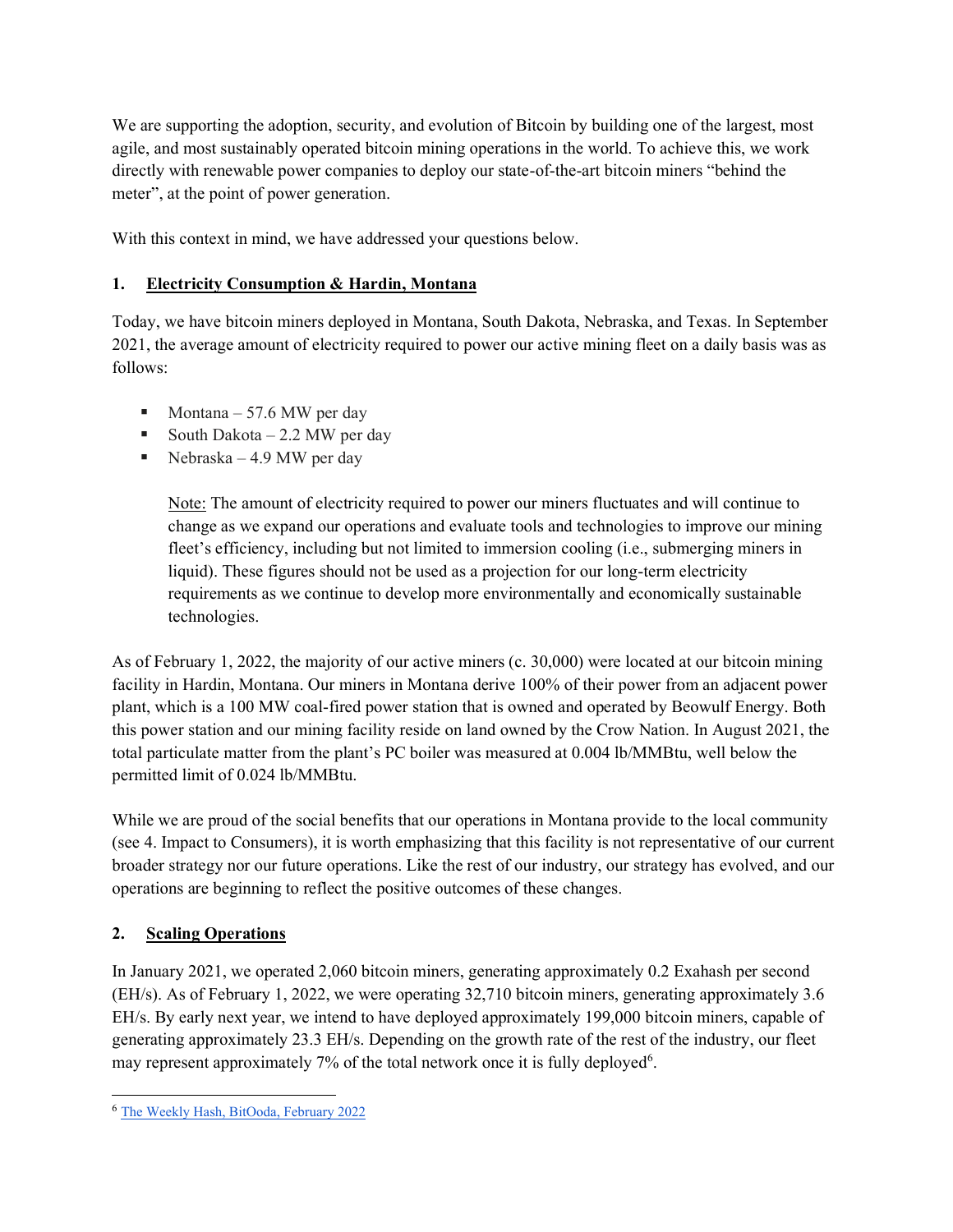As disclosed in press releases and other publicly filed documents, working directly with some of the largest renewable power companies in North America to deploy the majority of our fleet behind the meter at renewable power stations is a key pillar of our strategy. We have already begun deploying miners at renewable power facilities in Texas. We expect these deployments to accelerate in the coming months and continue throughout the rest of the year.

The bitcoin miners we are in the midst of deploying are among the most energy efficient machines in our industry. To date, our major purchases are as follows:

- August 2020: 10,500 Antminer S19 Pros  $(110 \text{ TH/s})$
- October 2020: 10,000 Antminer S19 Pros  $(110 \text{ TH/s})$
- December 2020: 10,000 Antminer S19 $j$  Pros (100 TH/s)
- December 2020: 70,000 Antminer S19s (90-110 TH/s)
- August  $2021: 30,000$  Antminer S19j Pros (110 TH/s)
- December 2021: 78,000 Antminer S19 XPs  $(140 \text{ TH/s})$

Based on the mix of our bitcoin miners, we estimate that it will require approximately 630 MW to power our fleet once fully deployed. Despite operating state of the art equipment, we continually evaluate various tools and technologies, including immersion, that may allow us to reduce our electricity consumption and improve the efficiency of our fleet.

We are currently in the midst of refining models to measure our carbon emissions as we scale our operations. However, given that our operations are "asset light" and that our miners will predominantly be powered directly by sustainable power sources, we expect the incremental increase in carbon emissions from our fleet to be minimal. Regardless, as a core part of our strategy, we have purchased renewable energy credits (RECs) from our hosting partner, Compute North, to offset our current carbon emissions and to ensure our mining operations are not only predominantly sustainably powered but ultimately, 100% carbon neutral.

# **3. Purchasing Agreements and Curtailment**

In Montana, we pay \$0.028 per kWh for electricity. This fee does not include the cost of hosting our miners at this location, nor does it include the cost to build the facility itself. The initial term of our power purchase agreement is five years.

In the second quarter of 2021, we began employing an "asset light" business model, opting to outsource the deployment and hosting of our machines to third party hosting providers, including Compute North. In May 2021, we announced that we had entered into a binding letter of intent with Compute North to host 73,000 of our bitcoin miners at a new 300 MW data center in Texas. In December 2021, we announced that we were expanding our agreement to include up to 100,000 of our bitcoin miners.

Rather than signing a power purchase agreement (PPA) directly with the electricity provider, we pay a fixed rate for electricity and hosting to Compute North, who signs the PPA, develops and operates the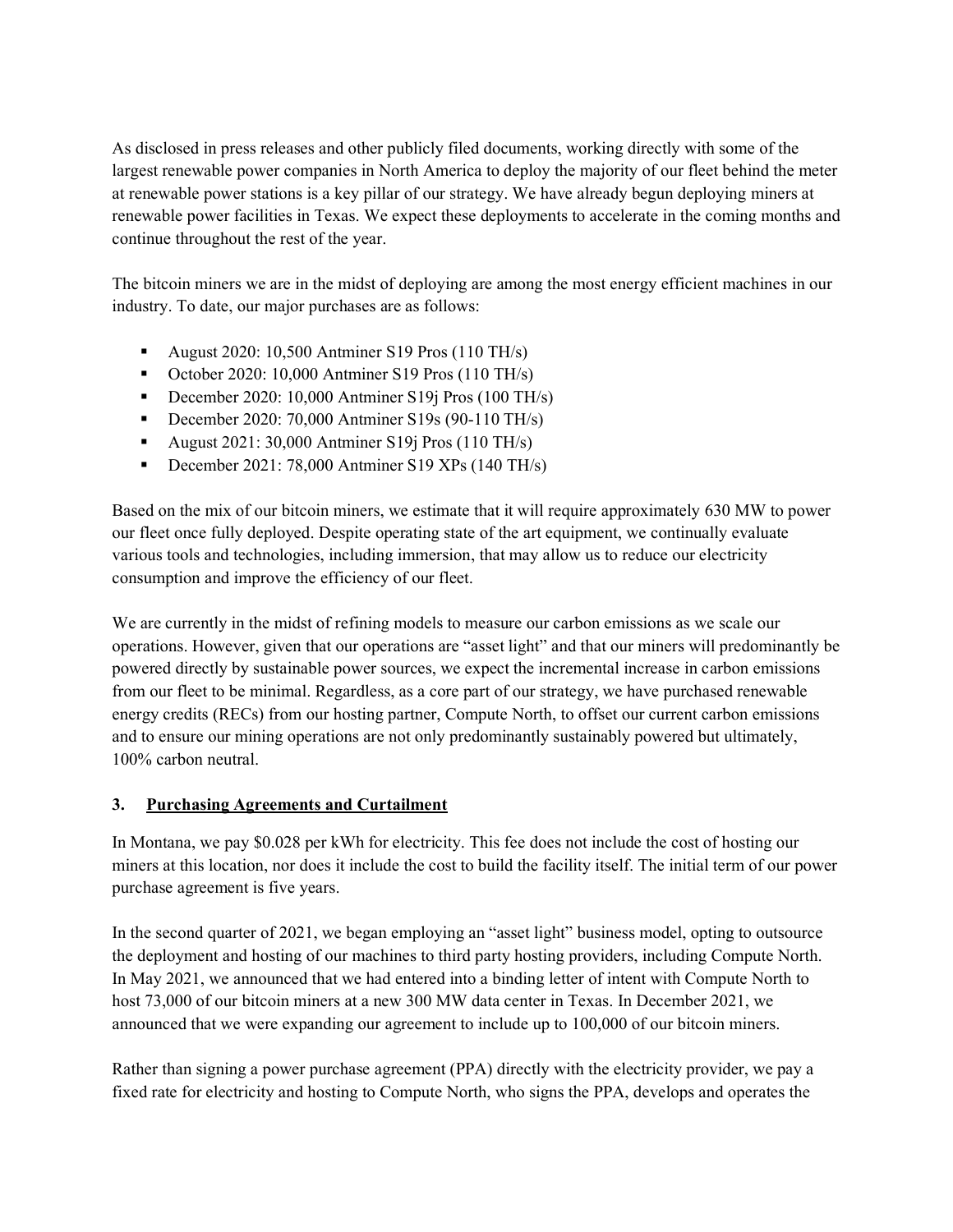facilities, and manages the deployment of our miners. We pay \$0.044 per kWh to Compute North for these services, and the average length of our contracts is five years.

Through our agreements with Compute North, we participate in a demand response/load resource program, which provides the local grid operator with the ability to shut off the power load that serves our miners in response to certain load situations. As a result, 100% of our operations connected to the grid are able to be curtailed to serve customers in times of need. For instance, should a heat wave or snowstorm increase residential customer demand, our machines can be powered down (or "curtailed") almost instantly so that power can be diverted where it is needed. Rather than turning off the electricity that consumers require (lighting, heating, refrigeration, etc.), we can be turned off to help ameliorate imbalances in the grid.

### **4. Impact to Consumers**

### **Hardin, Montana**

The power station in Hardin, Montana only supplies power to our mining facility. Therefore, our operations have no impact on the local community's electricity pricing. They do, however, have a positive impact on the local economy.

Before we entered into our agreement with Beowulf in October 2020, the power station in Montana was dormant and had no customer. Since we began operating, the power plant has increased their number of employees by over 57%. Our bitcoin mining operations, which revitalized the plant, directly created an additional 27 jobs at the power station. These figures do not account for all the employees who have been rehired at the mine and the various vendors and transport companies that support the plant's operations. As one member of the local community stated, "The only good jobs in the area are the jobs that revolve around the plant and its support network."

In addition to the jobs created, our mining operations generate tax revenue for the communities in which we operate. We have not yet disclosed the amount we may pay in taxes from our operations in Montana, nor have we disclosed how much we may pay in taxes for our operations in Texas as those facilities are still under construction.

### **Behind the Meter**

We believe deploying behind the meter ensures our power source is as sustainable as possible and mitigates any potential negative impact our operations could have on consumers. In fact, we believe this model serves to benefit the consumer.

As a bitcoin miner, we are the power consumer of last resort. We deploy our miners in rural locations where there is ample access to renewable power, but few consumers to consume that power. We do not compete with the average citizen for electricity. Rather, we increase the load without increasing the costs required to provide that load, which benefits all parties involved.

Our role is analogous to buying empty seats on an airplane. Power in this country is like a plane that can only fly small local routes and consistently has empty seats. By deploying our miners, we fill the empty